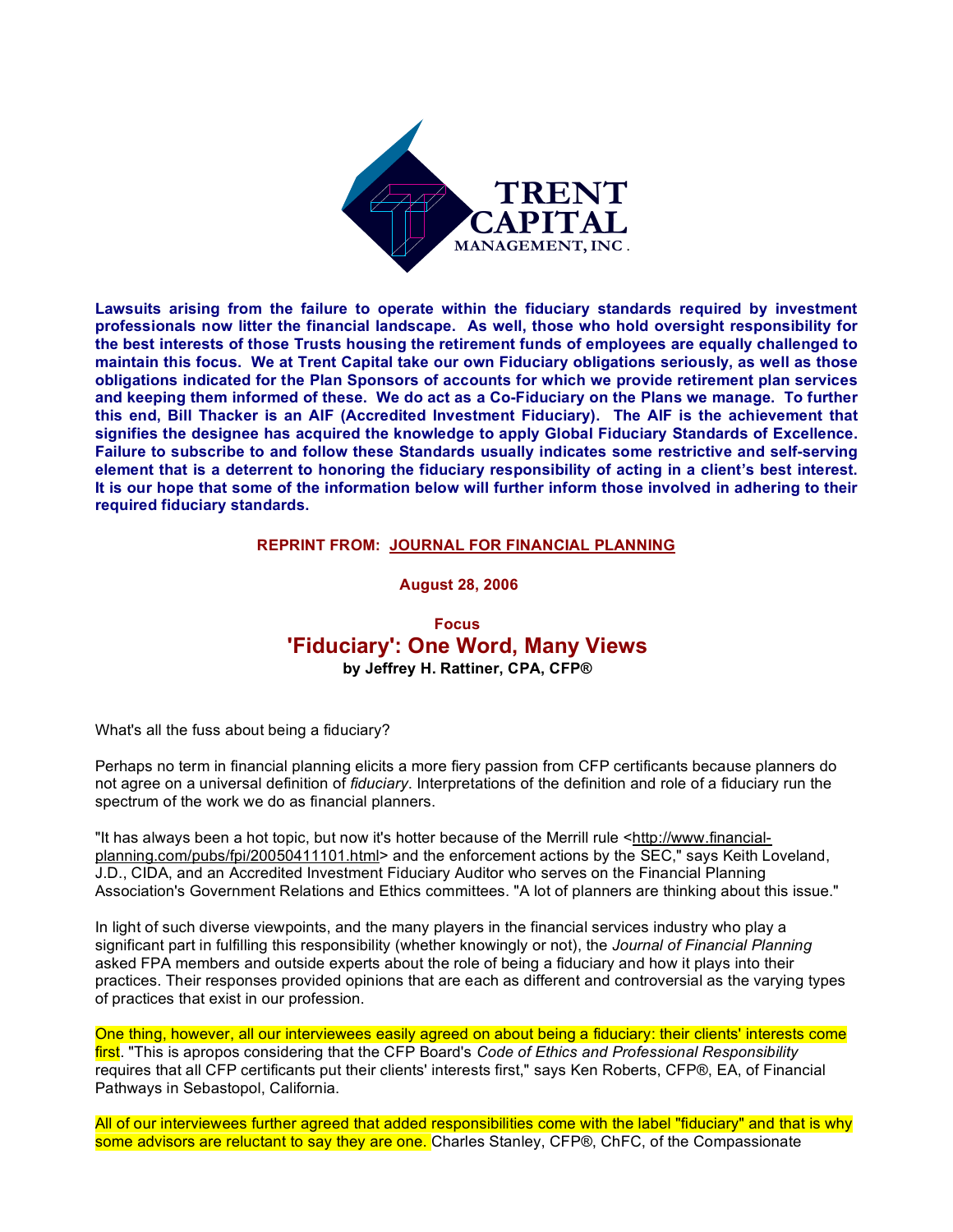Capitalist in Escondido, California, believes that if you are a CFP certificant, then you should hold yourself out as a fiduciary. Compared with a financial services rep who operates at a particular level, or a CFP certificant who acts at a higher level, the fiduciary must operate at an even higher level. Essentially, they are "on" all the time unless it is clear that they are not, says Stanley.

"We should operate at the same level as CPAs, attorneys, or other professionals whereby the public relies on the information distributed by these individuals," says Stanley. "If you want to be a professional, you need to hold yourself out as one. Don't try to be something or somebody you are not."

But as many planners noted, being a fiduciary may be a moot point, at least when it comes to consumers. "Consumers do not really have a grasp when it comes to knowing the importance of their advisors acting in a fiduciary capacity," states Craig Hoogstra, CFP®, AIF®, of McLean Asset Management Corp. in McLean, Virginia. "The public hasn't yet brought this topic up enough in a general working relationship with the planner."

But Hoogstra says people are beginning to understand the role of a fiduciary in the retirement area, especially if they have 401(k) plans. "In a 401(k) plan, the participant can see the investment policy statement," says Hoogstra. "These plans are taking an added fiduciary standard of identifying investment managers." Ken Roberts adds that planners must disclose conflicts of interest and compensation dilemmas. "The perception is that planners should not be engaged in activities that appear to be viewed as inconsistent with the way they must satisfy their clients' interests," he says. One cannot over-emphasize the importance of clarifying the fiduciary issue. "Breach of fiduciary responsibility is the leading cause for arbitration against brokers, and the leading cause for civil and regulatory suits against RIAs [registered investment advisers]," says Don Trone, AIF®, of the Center for Fiduciary Studies in Pittsburgh, Pennsylvania, a leading expert in examining the importance of holding oneself out as a fiduciary. (Editor's note: See our "10 Questions" interview with Don Trone in the February 2005 issue of the *Journal of Financial Planning*.)

Trone adds that fiduciaries must always act with complete and uncompromising fairness, and should never exert any undue influence over clients in such a way that may compromise independence or exert bias toward the client. "Fiduciaries can be held liable for errors in judgment or omissions in their daily activities, including not doing anything, doing too much, or just plain doing the wrong thing, resulting in liability claims arising against that individual," says Trone. "They must be prudent in their thought process and maintain a rational and disciplined approach."

### **When Are You a Fiduciary?**

Our planners have varied viewpoints about when someone should act as a fiduciary. For example, Richard Almeida, CFP®, of Balliett Financial Services in Winter Park, Florida, and a former trust examiner for the Office of the Controller of the Currency, believes that all fee-only planners are already fiduciaries. Charles Stanley goes a step further to say that *all* financial planners should be fiduciaries—that is, the planner should do what's best for the client whenever the planner is working with the client in the investment arena. Trone provides a five-part definition in answering the question of when a planner might act as a fiduciary in an investment capacity:

- When the planner has discretion over a clients assets
- When the client is dependent on the planner's advice
- When the planner is providing a client with comprehensive and continuous investment advice
- When the planner is providing an ERISA client investment advice, and is receiving a fee
- When the planner is a registered investment advise

Stanley believes that salespeople enter into a fiduciary relationship with unsophisticated investors without ever knowing it. Says Stanley, "If it becomes apparent that a salesperson is building a relationship with a client who heavily relies on the expertise of the salesperson in selecting investments, then at that point the salesperson has crossed the line and must act as a fiduciary."

So how are planners to know they crossed the line? Hoogstra thinks fiduciary status is determined by a "facts and circumstances" test specific to each situation. He says, "In providing the same services to different clients, it is possible for a planner to be a fiduciary in one situation and not in another. The one thing that is crystal clear is that it's hard to pinpoint an all-encompassing definition on the issue."

Some of the planners we interviewed think that using an investment analysis is not enough by itself to make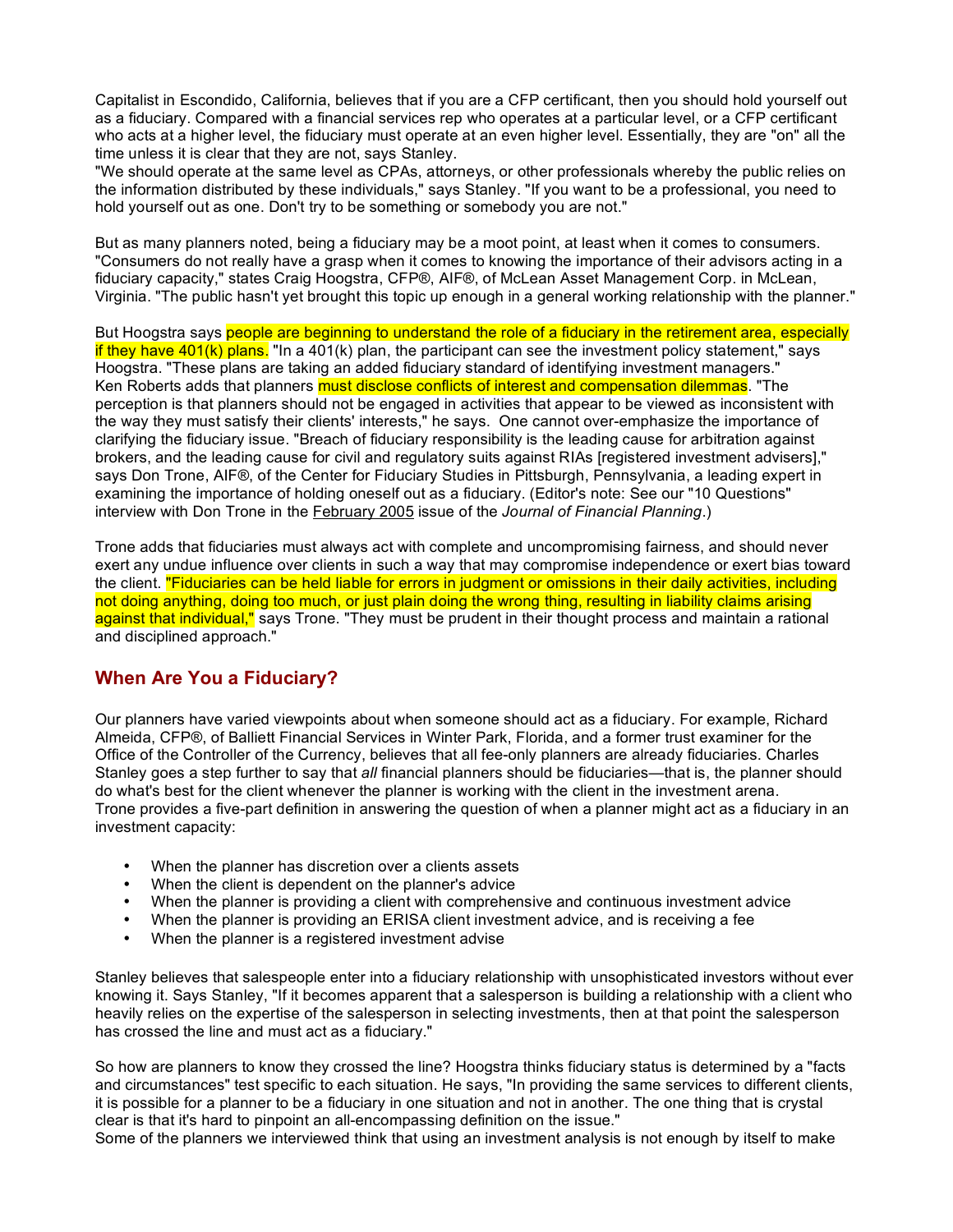them a fiduciary. Many times the concept of fiduciary extends to the kind of control the planner has in the client's investment situation, says Stanley. "Did the client rely on the advice dispensed by the planner? How much influence did the planner have in getting the client to act in a certain way?"

Trone says the Securities and Exchange Commission's position is that financial planners are indeed fiduciaries and should therefore have to register. But he argues that "this may not be true, since much of what the planner does involves implementation. Furthermore, it clearly wouldn't apply to the planners involved in creating plans or educating advisors."

Trone quotes from *Gouger v. Bear Stearns* (823 F. Supp. 282, 288): "A broker has a fiduciary duty to the client where the broker knows, or should have known, that trust has been placed with that broker." He goes on to say that "broker/dealer entities providing financial planning services are held to suitability standards, *not* fiduciary standards. ERISA case law defines the highest standard in the industry. As a profession, we should want to see all practitioners operate at the highest standard of care applied to everyone. "Much has been made about the SEC Ruling in April 2005, which made permanent an exemption for brokers to register with the SEC when investment advice provided by a broker was merely 'co-incidental' to the selling of investment products [the so-called Merrill Lynch rule]. Unfortunately, the public still has not been provided with a bright line indicating the demarcation between broker and advisor."

Keith Loveland, whose firm, Loveland Consulting in Minneapolis, Minnesota, works with financial planning firms to ensure that they are "goof proof" when it comes to fiduciary issues, also cites the "facts and circumstances" test. "If a person is acting as a comprehensive financial planner, they are in fact a fiduciary," he says. "Planners who do other venues, such as teaching, would be excluded by the Investment Act of 1940. The financial planner who is performing estate planning services as an attorney would have a fiduciary obligation. The CPA who provides tax projections would have the AICPA determine whether he or she is a fiduciary. For the planner providing life insurance illustrations, being considered a fiduciary would be dependent on state law."

In assessing whether a planner has fiduciary responsibility, financial planners should start out with *Prudent Investment Practices: A Handbook for Investment Fiduciaries*, published by Trone's Center for Fiduciary Studies. (For a more detailed look at these investment practices, see Stuart Ober's article in this issue, "Fiduciary Responsibility: Liability and Consequences.") Loveland says planners also can get more information about being a fiduciary by looking at the National Association of Securities Dealer's Web site, www.nasd.com, at *Claim of Fiduciary Duty on arbitration statistics*. Loveland states that unsuitability and holding people to higher standards, due to Enron and other scandals are high on that list. Bruce Ruud, CFP®, CEBS, CMFC, CFPS, of Bruce Ruud and Associates in New Braunfels, Texas, says the planner's role as a fiduciary differs between functions performed under securities law and ERISA. Ruud, a former regulatory director for five states under the Employee Benefit Security Administration for the U.S. Department of Labor, which was responsible for the enforcement of fiduciary relations of ERISA for 30 years, sees it this way: "Under securities law, you put the interests of your clients first and don't consider your own compensation. Under ERISA, the fiduciary concept is more troubling. The planner takes on liability for the fiduciary and co-fiduciary under Section 405 of ERISA. As co-fiduciary, you are responsible for others' work. When you are researching mutual funds through software programs, you're looking at those mutual funds. With pension plans, you need to ask people what services they plan to offer and whether they accept fiduciary responsibility."

While planners differ in their definition and application of the fiduciary label, few go as far as Don Trone, who argues that financial planning poses unique fiduciary issues and who calls for fiduciary standards in *each* area of specialization of financial planning. "In addition to having standards solely for investment advisors, there should be standards for the other disciplines within financial planning," contends Trone. "Standards for insurance, retirement, income taxes, and estate taxes are other general categories where advisors should follow fiduciary guidelines."

### **Struggling with the Issue**

Clearly from the definitions stated above, our respondents have struggled with this issue simply because many of them interpret the definition to fit the type of practice they have. If the system held everyone accountable in the same manner, then planners throughout the industry might be more satisfied with the responsibilities of a fiduciary.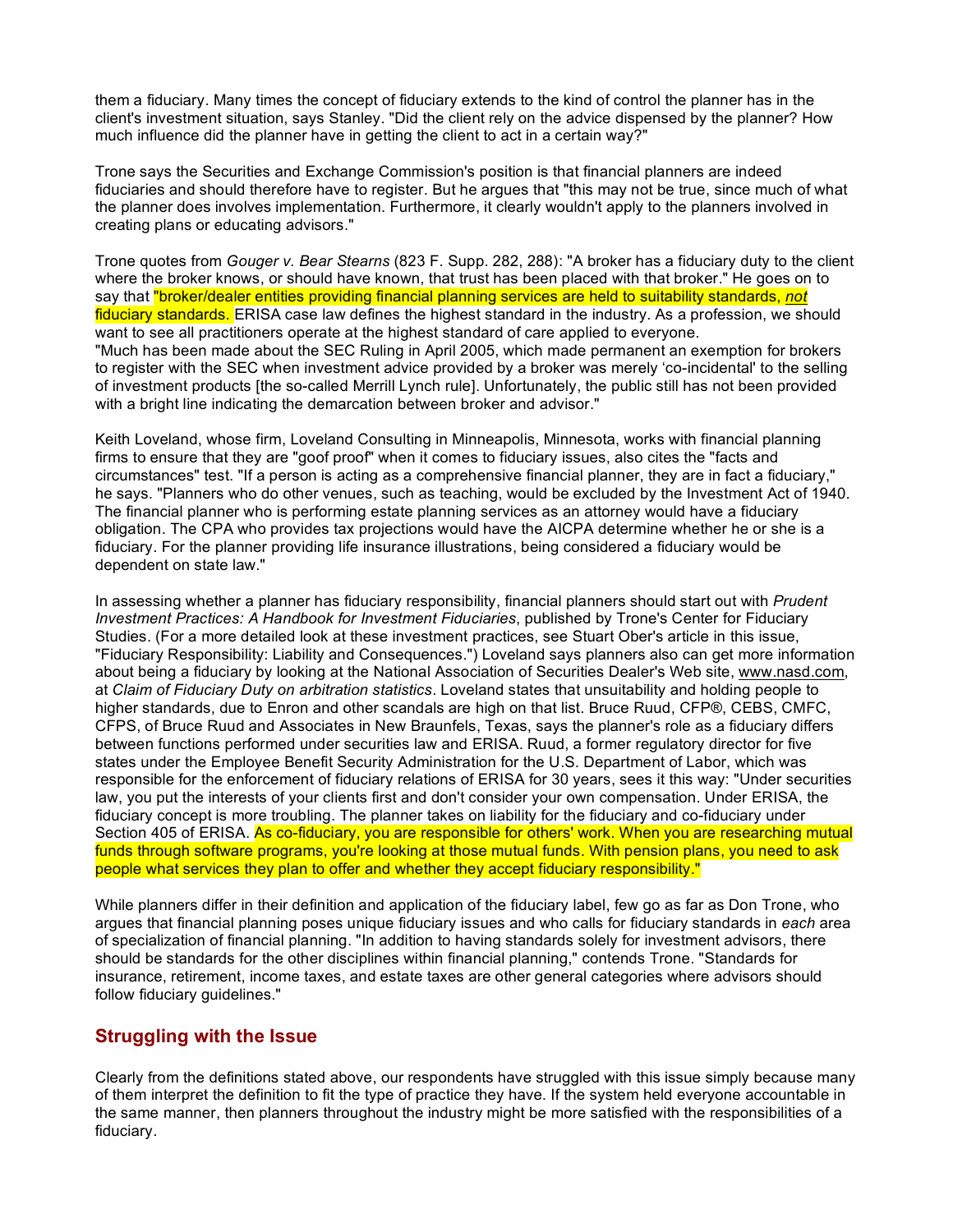You can hear the passion from planners when discussing the role stockbrokers and annuity salespeople play in client involvement and where planners feel that non-planning groups in general don't adhere to the same standards they do. Charles Stanley, for example, gets irked by salespeople who use a dinner estate planning seminar to supposedly educate prospects and wind up recommending only annuities as the ultimate solutions. He sees very unsuitable annuity sales taking place.

Ken Roberts agrees: "The American public should not receive conflicted advice from any group within the financial services industry. That group of people should always put clients' interests first." "Education is a way to raise the bar and educate all parties involved about the role of a fiduciary so misunderstandings are minimized or perhaps do not occur," says Michael Kickham, CFP®, of Porter Kickham Inc. in Chesterfield, Missouri.

Almeida says that if education raises the bar, then full disclosure is a must to ensure that everything is put on the table for clients to evaluate and make well-informed decisions. "Until regulatory agencies make mandatory full disclosure of gains, trading commissions, and payments from third parties, it will affect a planner's objectivity," says Almeida. "Having full disclosure is the only way that clients will be able to weigh appropriate decisions."

Almeida's practice has a heavy emphasis on education funding advice. He says consumers sometimes don't want to pay the hourly fee for his advice and instead they go straight to a broker, where what they're paying the broker is obscured in the transaction costs. Fiduciary-minded planners also struggle with the issue of assessing return versus risk, not just risk itself. Risk versus return becomes an important element in the struggle of planners to take advantage of opportunities without sacrificing too much risk exposure. Kickham says that under the Uniform Prudent Investors Act, the tradeoff between risk and reward is the central job of a fiduciary. Then the act speaks to the loyalty and the ability of the client to achieve the stated objectives, so in essence there is no risk/return trade-off. Kickham says it's contradictory in nature, yet he's a big fan of the act. "Many people are heavily at risk and are not aware of it," says Kickham. He disagrees with the whole concept of risk tolerance. His clients aren't trying to fund general wealth accumulation objectives. They are coming in with specific objectives, such as saving enough money for retirement and education.

# **When Issues Arise**

Sometimes the fiduciary waters become murky. Craig Hoogstra recalls that during his first stint as a financial planner he ran into a prospect who had all of his money with the bank that lent him the moneys necessary to build various car dealerships around town. The client would never, ever, pull his money from the bank because of that relationship. Hoogstra says that most clients don't know what their true rates of return are in their portfolios. Most of them see the increase in their account statements and have a false sense of security because much of that money is coming from additional deposits into the account, not earnings.

Those we spoke with for this article agreed that a prudent investment process—not performance—is what matters most. Picking ultra-safe investments or cautioning the client against engaging in any activities deemed risky may not be enough if a sound process is missing. "Performing your tasks in a logical and methodical format helps standardize the process and ensures that the same thought process went into delivering investment planning advice," says Hoogstra. "But it's not good enough for the procedures to be correct if it is factually deficient. Essentially you are no better off now than you were beforehand. This will be difficult if your process is to find the next Peter Lynch."

Fiduciary and suitability go hand-in-hand in many situations. Making the appropriate investment recommendations to clients based on their personal parameters, such as risk tolerance, time horizon, liquidity, marketability, tax consequences, and diversification, are essential for any client's portfolio. But is that enough? asks Michael Kickham. He concurs with Trone's earlier comments about broker/dealers needing to be held to fiduciary standards, and stresses the importance for advisors to rise above the suitability standard. "If we don't go toward being a fiduciary, then we are stuck at suitability standards." That's why he's not high on the risk tolerance questionnaire. "It emphasizes suitability versus fiduciary discussion."

To Kickham, "*Fiduciary* deals with faith. The suitability standard depends on a client's blood sugar level." Suitability profiles people; he welcomes getting away from that profiling approach. "A fiduciary's role involves a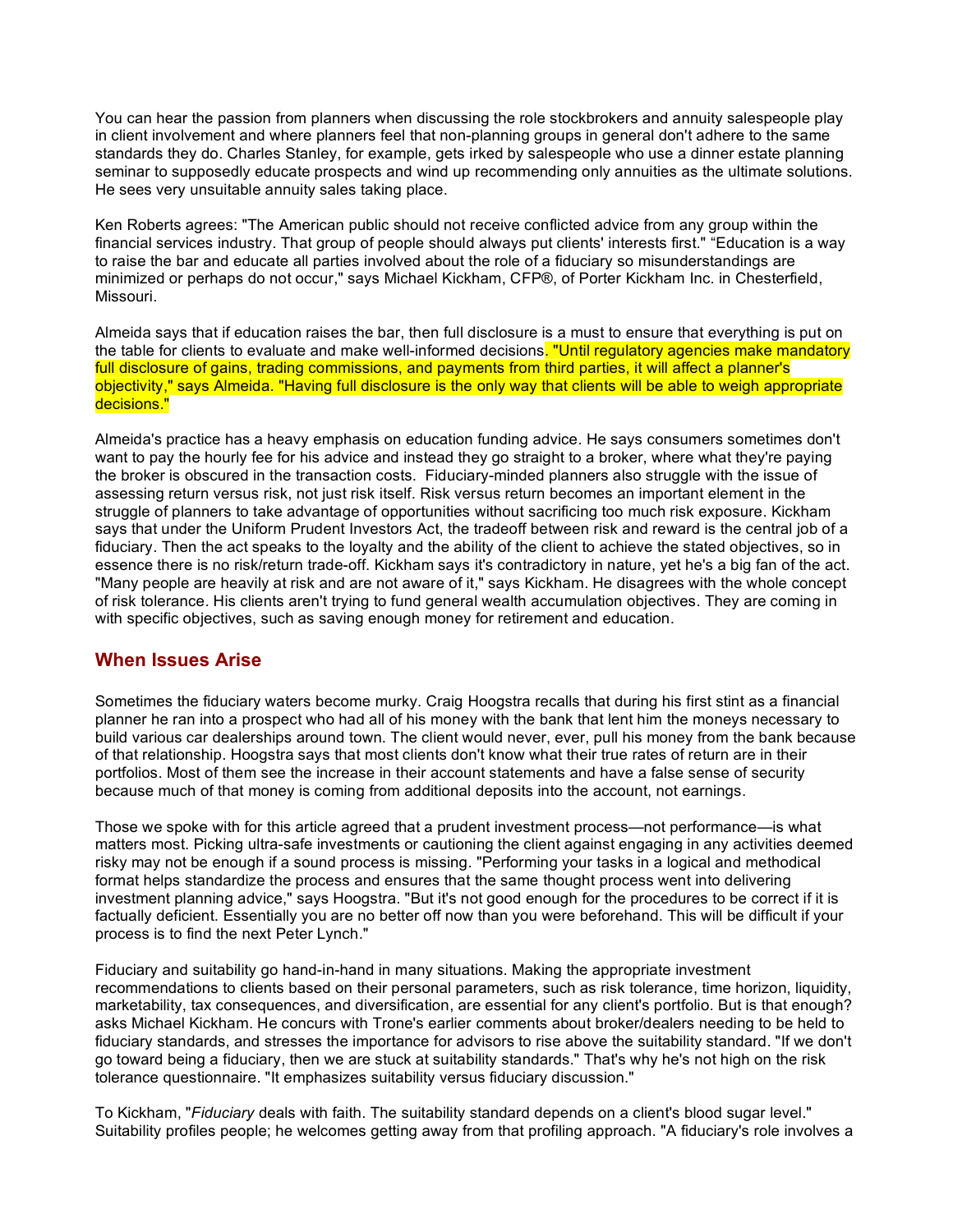funding objective unless it clearly states otherwise. Suitability standards focus on liquidity of principal. Dying does not necessitate liquidity of principal. That's an indication of less need for liquidity."

Kickham says he goes against the grain when it comes to elderly people and liquidity. He tells retirees never to touch principal, if possible. "Elderly people need the least liquidity of all. Long-term care and prescription drugs can blow apart the budget of a 75-year-old. The reason is that the 75-year-old has a very clear handle on the budget. They are trained not to spend principal. They need liquidity to the extent of income, not principal."

What needs to be done to ensure that everyone in the financial services industry is approaching the fiduciary relationship in an acceptable way? A uniform approach highlighting information in a similar manner by all parties is a good start, say most of our respondents. But can too much information not lead to a good thing? Charles Stanley says prospectuses were easier to read 15 years ago. "Then, the prospectuses were thinner and more to the point," he observes. "Now they have so many disclosures and they are significantly larger than in years past, which makes them harder to read." He says it should be clear to clients where advisors stand on whether or not they are giving advice.

## **Facts and Circumstances Affect Litigation**

The end result of improper workings under the fiduciary issue is that proper planning is best for everyone involved. The facts and circumstances test, as discussed by Stanley and Hoogstra, will be applied to each situation. Incorrect determination of when planners are fiduciaries can lead to ongoing litigation.

"In arbitration hearings, the facts and circumstances defense seems to be the norm," adds Hoogstra. "Essentially, for a knowledgeable consumer, it is reasonable for a client to know that the contingent sales charge is running at 17 1/2 percent and that it will take 17 years to go away."

Another lawsuit Stanley is familiar with involves an annuity salesperson who invested a substantial amount of client assets in an annuity. The client had cerebral palsy and did not understand the ramifications of what he was doing or getting involved with. Under most circumstances, the salesperson would not be a fiduciary, but because his client had significant health issues, the facts and circumstances changed that situation and made the salesperson a fiduciary, says Stanley. The lawsuit requested that the brokerage firm reverse the transaction and return all the money, including the surrender charges, to the client. The brokerage company has not obliged and now the lawsuit is dragging on. Stanley has since learned that the broker is involved in a similar suit.

Bruce Ruud says attorneys will sue everybody who they think is a fiduciary under ERISA. "You have to show the court you are not a fiduciary. Therefore, the fee the advisor charges for being a fiduciary should be significant due to the liability involved. And since investments will eventually go south, this will be an issue that eventually arises." Ruud says there's a growing need and desire for retirement plans to seek independent advice. "You have to walk very carefully to avoid the minefield of ERISA liability."

# **Fiduciaries of the Future**

Since the professionals interviewed for this article agree that all the players in the industry are abiding by different sets of fiduciary standards, how can it be cleaned up? Says Craig Hoogstra, "If we played by the same rules, then consumers would know what to expect. Full disclosure needs to be demanded and expected. After all, education tends to lead to the best policies, but so does standardization. If the information that consumers saw was all uniform, it would go a long way toward managing client expectations and set the stage for what's yet to come."

In an attempt to help standardize the industry, points out Ken Roberts, planners should use more accessible terms and concepts that consumers will understand. "Many consumers are misinformed and go to their banks to buy annuity products, thinking they are FDIC insured."

Planners need to take the high road when potential conflicts of interest can arise, adds Roberts. He gives an example where a planner must decide whether to recommend to a client that they take out 20 percent of their money currently under management to help fund another objective. "That is 20 percent less of a management fee that the planner is receiving from that client," says Roberts, but it is the right choice for that client.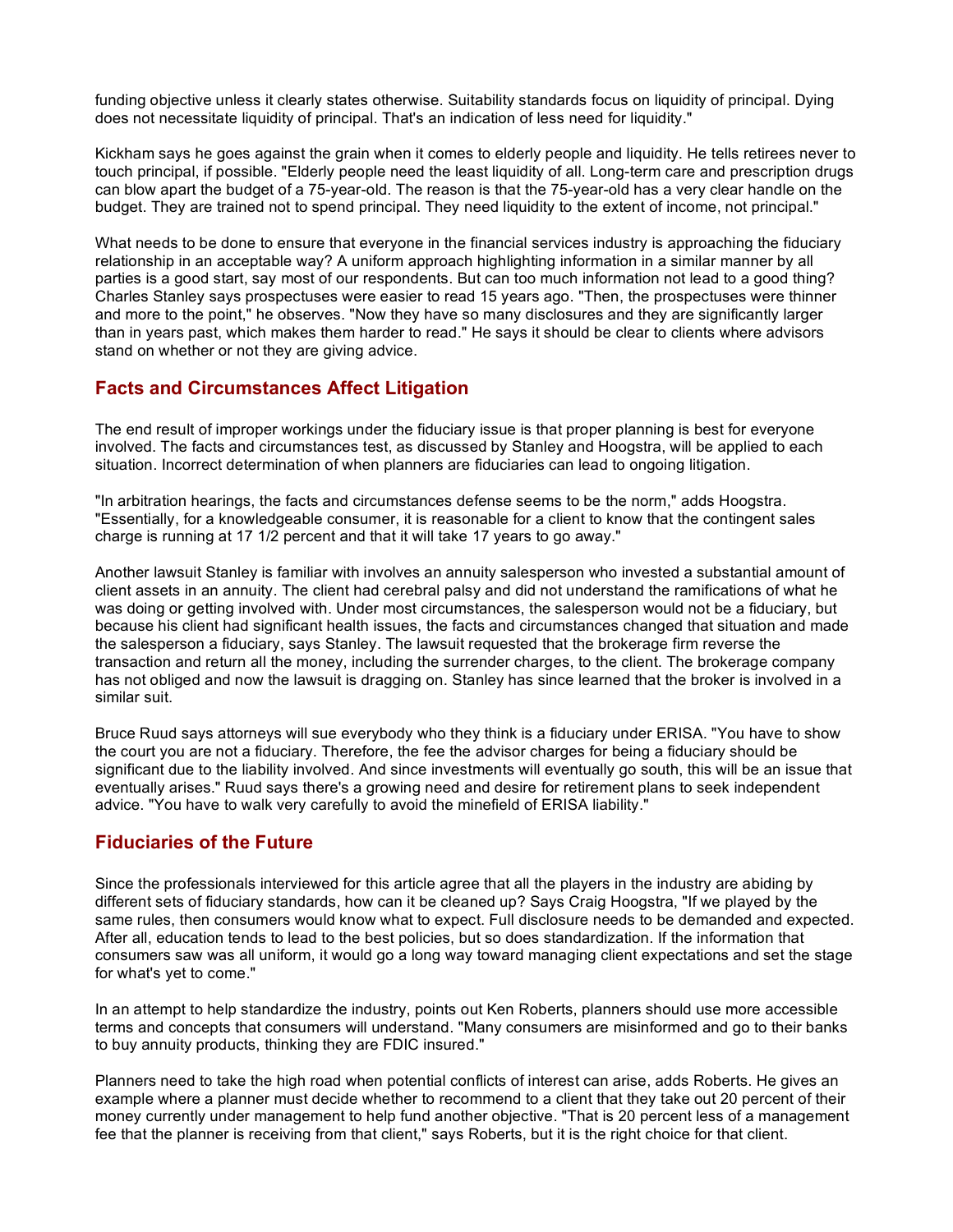Hoogstra says what planners need to do is to empower the public to demand certain things as a condition to work with brokers, investment advisors, and other professionals who oversee client assets. "There's nothing there to protect people from giving you certain information, which is why we need standard disclosures," he says. "Clients should ask any professional wanting to work with them the total compensation earned by the advisor. If the advisor gives a client hassles about disclosing that information, then the client should take his or her business elsewhere. The client should ask the advisor if he or she is a fiduciary. If the answer is no, the client has a right to find out why to determine if that is a critical issue in building a future relationship. Perhaps having the advisor complete a questionnaire asking them to provide answers to the issues discussed above would be a good first step to ensure that advisors are taking their roles seriously and that they maintain the client's interests ahead of all else."

Ruud says planners need to spell out clearly in their investment advisory agreement or their engagement letter that they are not taking any responsibility for employer securities selection if they are not being retained. Otherwise, they will worry about co-fiduciary responsibility.

Where does fiduciary responsibility end? What is the ongoing commitment to the client? "Much of that will be spelled out in the engagement letter and investment policy statement," says Ruud. But how much checking is really going on? Hoogstra brings up an interesting point: "Has any advisor ever gone back to see if their clients' existing investments that were chosen as part of their portfolio performed better than an index or exchange-traded fund performed during that same period? Since passive investing is the default standard, advisors tend to gravitate toward that approach."

Hoogstra says we need to go back to each client's portfolio and test it. "Managers who have worked for the fund during the last five years and who are in first or second place in return need to be monitored. If the manager falls below a certain threshold, because of style slippage or for other reasons, then the process must call for the termination of those managers. Just because Morningstar has ranked funds four or five stars doesn't automatically give us the green light to select these funds. Morningstar should be used as the starting point in the analysis and selection of mutual funds."

Where does regulation such as the recent SEC ruling fit into all this? "The SEC ruling requires more disclosure language and that brokerage-based accounts are different from advisory accounts," says Hoogstra. He says it creates a bright line between the distinction of what investment advisors and brokers can do for their clients. "Since the brokerage industry has relayed the message that clients should wholeheartedly trust brokers, over time this ruling will continue to remain blurry in the eyes of the consumer."

Don Trone adds that the SEC ruling could add another layer of unnecessary bureaucracy, perhaps the addition of another government agency that applies the fiduciary concept to investment consultants that would include both investment advisors and financial planners.

### **What About Compensation?**

Brokers can follow the rules per the National Association of Securities Dealers and still not be considered fiduciaries. As such, potential problems will continue to exist.

"What will be changing is that conflicts of interests are always present whenever money changes hands," says Roberts. He says brokers have their commissions built into the price of the security, while fee-only advisors charge a separate fee that can be measured and evaluated by the client. "This enables the client to determine what services the fee-only advisor can charge," he says.

"All third-party compensation arrangements should be disclosed," says Almeida. "It doesn't matter whether you are fee or commission. Full disclosure is the only thing that matters."

Says Keith Loveland, "Compensation has nothing to do with whether you are a fiduciary. The SEC IA 1092 Ruling, which set the test for who would qualify as financial planners, states that compensation is not relevant in that assessment."

Hoogstra provides interesting analogies on advisors' fees. Suppose you have had a hacking cough for several